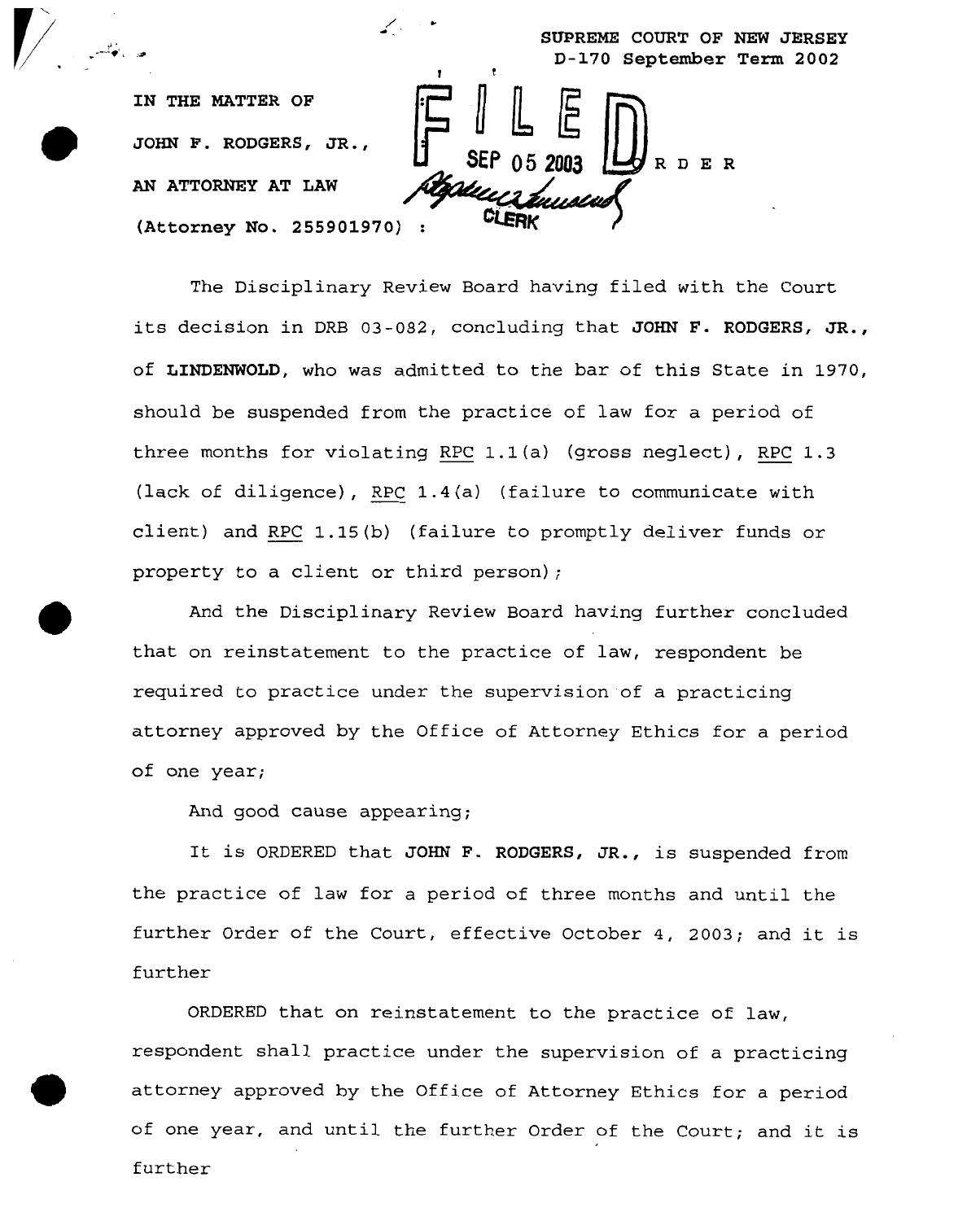ORDERED that the entire record of this matter be made a  $\sim$ . *1* **<sup>P</sup>** permanent part of respondent's file as an attorney at law of this State; and it is further

ORDERED that respondent reimburse the Disciplinary Oversight Committee for appropriate administrative costs incurred in the prosecution of this matter; and it is further

ORDERED that respondent be restrained and enjoined from practicing law during the period of suspension and that respondent comply with Rule **1:20-20.** 

WITNESS, the Honorable Deborah T. Poritz, Chief Justice, at Trenton, this 4th day of September, 2003.

SUPREME COURT

**The foregoing is a true copy** of **the original on file in my office.** 

Ħ

**CLERK OF** THE SUPREME **COURT**  OF **NEW JERSEY** 



/

*'3* 

 $\mathcal{A} \rightarrow \mathcal{A}$